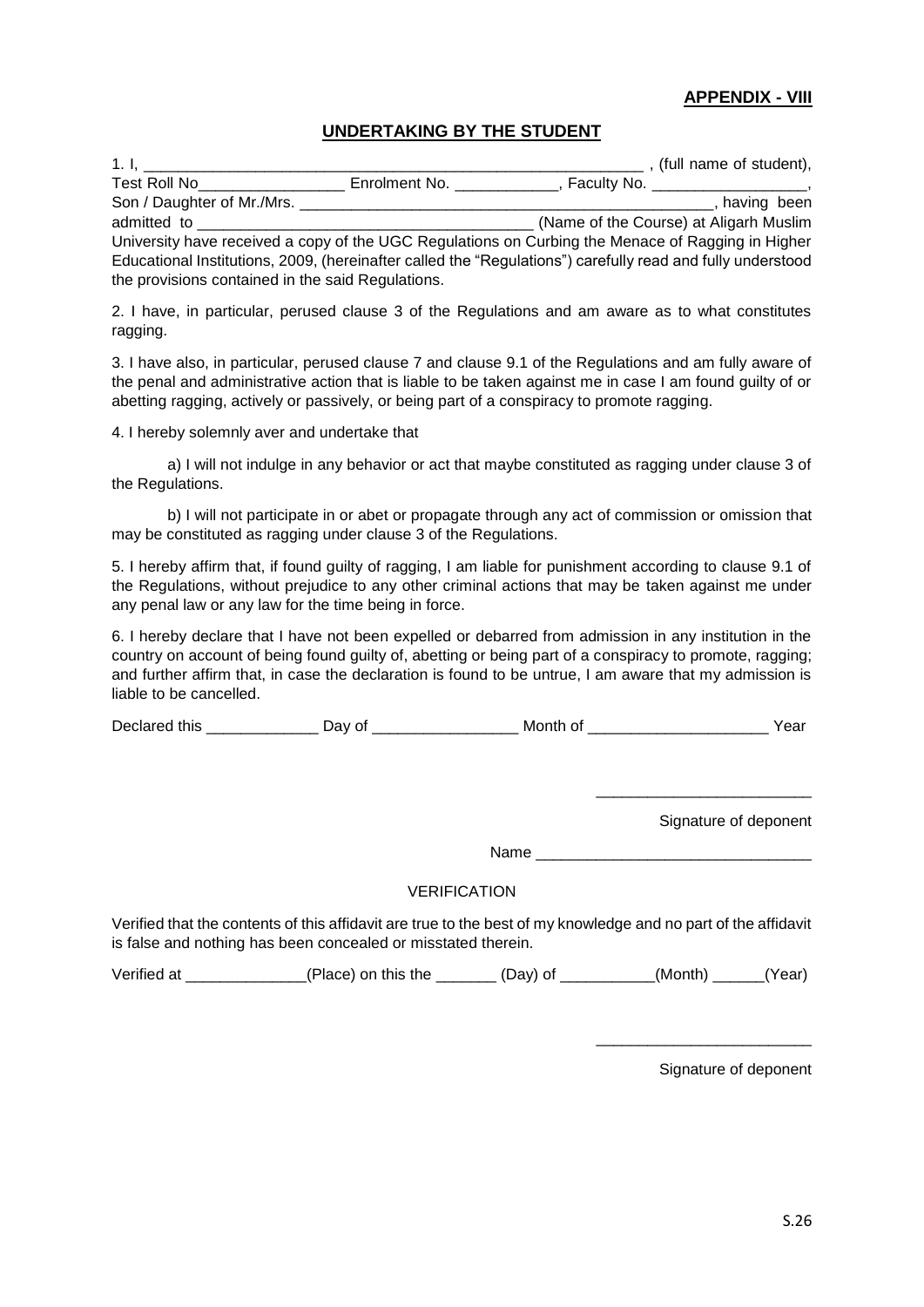## **APPENDIX - IX**

### **UNDERTAKING BY THE PARENT/GUARDIAN**

|                                                                                                            | , (full name of the parent/guardian)                                                                      |  |  |
|------------------------------------------------------------------------------------------------------------|-----------------------------------------------------------------------------------------------------------|--|--|
|                                                                                                            | (full name of                                                                                             |  |  |
|                                                                                                            | . Faculty No. _______________.                                                                            |  |  |
|                                                                                                            | (name of the course) at Aligarh Muslim                                                                    |  |  |
| University, have received a copy of the UGC Regulations on Curbing the Menace of Ragging in Higher         |                                                                                                           |  |  |
| Educational Institutions, 2009, (hereinafter called the "Regulations") carefully read and fully understood |                                                                                                           |  |  |
|                                                                                                            |                                                                                                           |  |  |
|                                                                                                            | Enrolment No.<br>having been admitted to having been<br>the provisions contained in the said Regulations. |  |  |

2. I have, in particular, perused clause 3 of the Regulations and am aware as to what constitutes ragging.

3. I have also, in particular, perused clause 7 and clause 9.1 of the Regulations and am fully aware of the penal and administrative action that is liable to be taken against my ward in case he/she is found guilty of or abetting ragging, actively or passively, or being part of a conspiracy to promote ragging.

4. I hereby solemnly aver and undertake that

a) My ward will not indulge in any behavior or act that maybe constituted as ragging under clause 3 of the Regulations.

b) My ward will not participate in or abet or propagate through any act of commission or omission that may be constituted as ragging under clause 3 of the Regulations.

5. I hereby affirm that, if found guilty of ragging My ward is liable for punishment according to clause 9.1 of the Regulations, without prejudice to any other criminal actions that may be taken against me under any penal law or any law for the time being in force.

6. I hereby declare that My ward has not been expelled or debarred from admission in any institution in the country on account of being found guilty of, abetting or being part of a conspiracy to promote, ragging; and further affirm that, in case the declaration is found to be untrue, I am aware that the admission of My ward is liable to be cancelled.

Declared this \_\_\_\_\_\_\_\_\_\_\_\_\_\_\_\_ Day of \_\_\_\_\_\_\_\_\_\_\_\_\_\_\_\_\_\_\_\_\_ Month of \_\_\_\_\_\_\_\_\_\_\_\_\_\_\_\_\_\_\_\_\_\_\_\_\_\_\_\_\_Year

Signature of deponent

\_\_\_\_\_\_\_\_\_\_\_\_\_\_\_\_\_\_\_\_\_\_\_\_\_

Name **we have a set of the set of the set of the set of the set of the set of the set of the set of the set of the set of the set of the set of the set of the set of the set of the set of the set of the set of the set of t** 

### VERIFICATION

Verified that the contents of this affidavit are true to the best of my knowledge and no part of the affidavit is false and nothing has been concealed or misstated therein.

Verified at \_\_\_\_\_\_\_\_\_\_\_\_\_\_(Place) on this the \_\_\_\_\_\_\_ (Day) of \_\_\_\_\_\_\_\_\_\_\_(Month) \_\_\_\_\_\_(Year)

Signature of deponent

\_\_\_\_\_\_\_\_\_\_\_\_\_\_\_\_\_\_\_\_\_\_\_\_\_